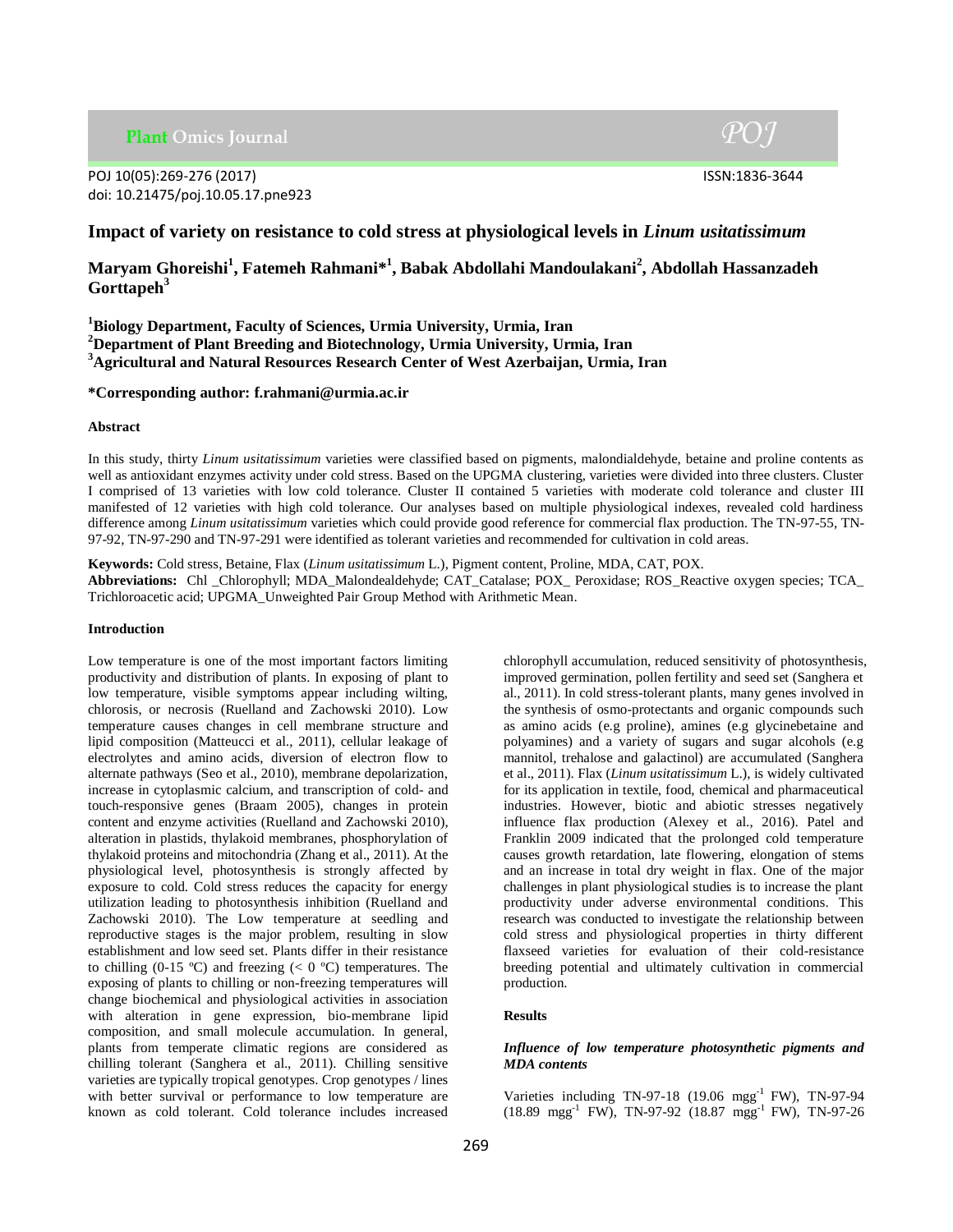$(18.66 \text{ mgg}^{-1} \text{ FW})$  and TN-97-290  $(18.49 \text{ mgg}^{-1} \text{ FW})$  displayed the highest accumulation of Chlorophyll a than the other varieties. The lowest Chlorophyll a content was detected in TN-97-2 (2.23 mgg<sup>-1</sup> FW), TN-97-1(2.18 mgg<sup>-1</sup> FW) and TN-97-178 (2.13 mgg-1 FW) varieties (Fig. 1A).

The TN-97-92 (11.24 mgg<sup>-1</sup> FW), TN-97-94 (11.01 mgg<sup>-1</sup> FW) and TN-97-290  $(10.77 \text{ mgg}^{-1} \text{ FW})$  showed the highest chlorophyll b content while the lowest was obtained in the leaves of TN-97-6 (2.37 mgg<sup>-1</sup> FW.) and TN-97-178 (2.31 mgg<sup>-1</sup>  $<sup>1</sup>$  FW) varieties (Fig. 1B).</sup>

The highest content of total chlorophyll belonged to TN-97- 18 (19.06 mgg<sup>-1</sup> FW), TN-97-94 (18.89 mg g<sup>-1</sup> FW) and TN-97-92 (18.8 mgg<sup>-1</sup> FW) while the lowest content appeared in the leaves of TN-97-178 (3.78 mgg<sup>-1</sup> FW.), TN-97-6 (4.67 mg g<sup>-1</sup> FW) and TN-97-2  $(4.7 \text{ mgg}^{-1} \text{ FW}$  varieties (Fig. 1C).

The highest carotenoid content belonged to TN-97-18 (2.3 mgg <sup>1</sup> FW) and TN-97-92 (2.15 mgg<sup>-1</sup> FW) while TN-97-2 (0.48 mgg<sup>-1</sup> FW), TN-97-178 (0.42 mgg<sup>-1</sup> FW) and TN-97-1 (0.41 mgg<sup>-1</sup> FW) varieties displayed the lowest content (Fig. 3D).

Different flaxseed varieties differed in MDA content of their leaves. The TN-97-92 (0.15 µmol  $g^{-1}$  FW) and TN-97-55 (0.234  $\mu$ mol g<sup>-1</sup> FW) contained the highest level and TN-97-209  $(0.016 \text{ \mu mol g}^{-1} \text{ FW})$  and TN-97-6 (0. 015 µmol g<sup>-1</sup> FW) showed the lowest accumulation of that (Fig. 2).

### *Influence of low temperature on CAT and POX enzymatic activities in Flaxseed*

Under our cold stress conditions, the highest CAT activity was detected in TN-97-290, TN-97-55 and TN-97-92 with 1.12, 1.16 and 1.20  $\mu$ M H<sub>2</sub>O<sub>2</sub> min<sup>-1</sup> mg<sup>-1</sup> protein while TN-97-26 and TN-97-6 displayed the lowest activities of 0.47 and 0.52 (µM  $H_2O_2$  min<sup>-1</sup> mg<sup>-1</sup> protein), respectively (Fig. 3A).

In case of POX enzymatic activity, TN-97-94 and TN-97-290 (0.07  $\mu$ M H<sub>2</sub>O<sub>2</sub> min<sup>-1</sup> mg<sup>-1</sup> protein) showed the highest whereas the lowest activity was obtained for TN-97-6 (0.006  $\mu$ M H<sub>2</sub>O<sub>2</sub> min<sup>-1</sup> mg<sup>-1</sup> protein) and TN-97-2 (0.01 µM  $H_2O_2$  min<sup>-1</sup> mg<sup>-1</sup> protein) varieties. Based on correlation analysis, a significant positive relation was observed between POX and CAT activities  $(r=0.574)$  (Table 2) (Fig. 3B).

Based on the results of variance analysis, significant differences (P≤0.01) observed among flax varieties for all studied traits under cold conditions (Table 3). The significant interaction effect showed that chilling stress has caused different reactions among the varieties supporting the existence of enough diversity. This variation reflects different potential of cold adaptability in flaxseed plants.

#### *Influence of low temperature on betaine and proline contents*

The extent of betaine content was markedly differed among flax varieties under low temperature stress (Fig. 4A). The flaxseed varieties including TN-97-290 (1.62  $\mu$ g g<sup>-1</sup> DW) and TN-97-55 (1.58  $\mu$ g g<sup>-1</sup> DW) appeared with highest accumulation of betaine in their leaves. The lowest betaine contents were obtained in the leaves of TN-97-2 (0.26  $\mu$ g g<sup>-1</sup> DW) and TN-97-6 (0.35  $\mu$ g g<sup>-1</sup> DW) varieties.

The flax varieties including TN-97-92 (1.56  $\mu$ g g<sup>-1</sup> FW) and TN-97-290 (1.46  $\mu$ g g<sup>-1</sup> FW) demonstrated the highest accumulation of proline (Fig. 4B). The minimum proline content was detected in the leaves of TN-97-2 (0.40  $\mu$ g g<sup>-1</sup> FW) and TN-97-33 (0.38  $\mu$ g g<sup>-1</sup> FW) varieties. Positive and

significant correlation was obtained between betaine and proline contents (r=0.658) (Table 2).

#### *Clustering and principal component analysis*

Cluster analysis using UPGMA algorithm could clearly classify varieties into three groups (Fig.5). Cluster I comprised of TN-97-1, TN-97-93, TN-97-12, TN-97-14, TN-97-91, TN-97-90, TN-97-273, TN-97-249, TN-97-209, TN-97-210, TN-97-2, TN-97-6 and TN-97-178. The TN-97-28, TN-97-33, TN-97-177, TN-97-301 and TN-97-167 constructed cluster II. Cluster III manifested of TN-97-18, TN-97-94, TN-97-26, TN-97-95, TN-97-27, TN-97-274, TN-97-106, TN-97-92, TN-97-290, TN-97- 55, TN-97-289 and TN-97-291. Correlation coefficient of dissimilarity matrix and dendrogram was calculated 0.94.

Table 4 presents the principal component and percentage contribution of each component to the total variation. The first principal component (PC1) accounted for 58.6 % of the total variation. All parameters contributed negatively to the first component (Table 4). Second principal component (PC2) describes 25.3 % of the total variation with contribution of total chlorophyll (0.306), chlorophyll a (0.304), chlorophyll b (0.304) and carotenoid (0.276). The third principal component accounted for 6.1 % of the total variation. POX and carotenoid contributed as the highest (0.286) and the lowest (0.001), respectively. POX (0.682) contributed more to the variation in principal component 4 while CAT (0.269) and MDA (0.068) contributed less to the variation. Cumulatively, these 4 principal components showed 94 % of the total variation. The PC1 showed all nine parameters had negative loading on the first component. In PC2, chlorophyll a, chlorophyll b, total chlorophyll and carotenoid showed positive loading to the second component.

### **Discussion**

Each plant species has its unique set of temperature requirements which are optimum for proper growth and development. Low temperature is one of the abiotic stresses and principal cause of crop failure worldwide which has been studied for long time in many economically important crops (Farooq et al., 2009). Photosynthetic pigments content is an indirect index reflecting plant photosynthetic ability, and chloroplast is a strong cold sensitive organ in plant. Low temperature stress causes increase in permeability of cell membranes, inhibiting chlorophyll synthesis process and destructing chloroplast structure. The long duration of low temperature will also accelerate chlorophyll decomposition which consequently reduce the chlorophyll content (Wang and Guo 2005). The chlorophyll stability is an effective index appraising cold resistance of crops (Zhang et al., 2015). In this study, we examined chlorophyll content under low temperatures of 8/11 °C. According to our data analysis, TN-97-55, TN-97- 92, TN-97-290 and TN-97-291 were classified as cold tolerant varieties having the maximum level while TN-97-2, TN-97-6, TN-97-14 and TN-97-301 with the lowest content were identified as sensitive varieties. Aghaee et al. (2011) reported reduction in total chlorophyll concentration in rice leaves under cold stress. Moreover, Habibi et al. (2011) observed that the low temperature significantly decreased the chlorophyll a and b contents of leaves.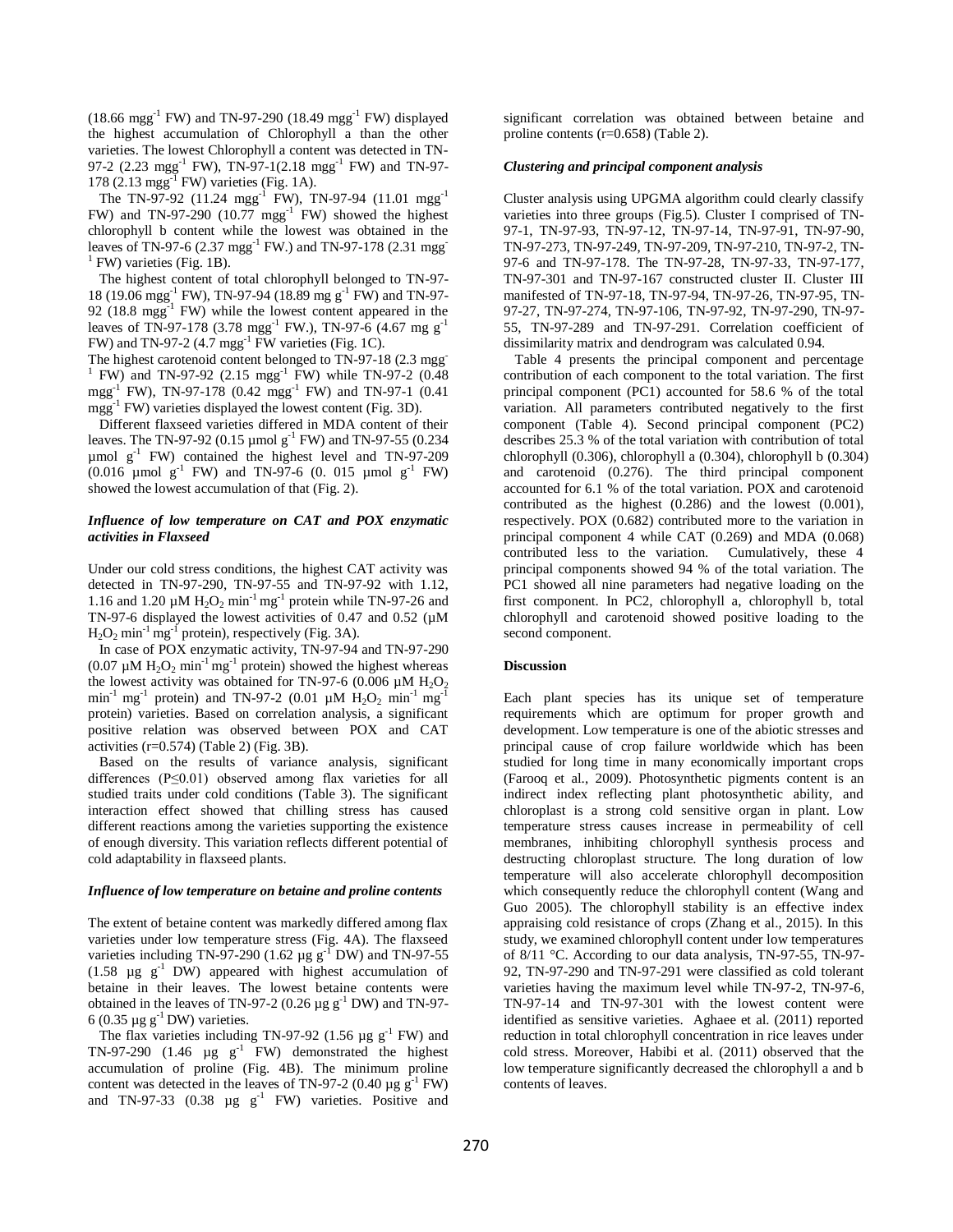**Table 1**. Name and origin of the studied flaxseed varieties.

| Variety    | Origin                | Variety   | Origin     |
|------------|-----------------------|-----------|------------|
| $TN-97-1$  | Khalkhal              | TN-97-94  | Miandoab   |
| $TN-97-2$  | Kerman                | TN-97-95  | Kerman     |
| TN-97-6    | Kerman                | TN-97-106 | Ardabil    |
| $TN-97-12$ | Chaharmahalebakhtiari | TN-97-167 | Baft       |
| TN-97-14   | Markazi               | TN-97-177 | Bardsir    |
| TN-97-18   | Khozestan             | TN-97-178 | Bardsir    |
| TN-97-26   | Khozestan             | TN-97-209 | Osko       |
| TN-97-27   | Kerman                | TN-97-210 | Sarab      |
| TN-97-28   | Zabol                 | TN-97-249 | Esfahan    |
| TN-97-33   | Bonab                 | TN-97-273 | Shahindezh |
| TN-97-55   | Shahindezh            | TN-97-274 | Ardabil    |
| TN-97-90   | Shahindezh            | TN-97-289 | Khalkhal   |
| TN-97-91   | Shahindezh            | TN-97-290 | Ardabil    |
| TN-97-92   | Tekab                 | TN-97-291 | Shahindezh |
| TN-97-93   | Miandoab              | TN-97-301 | Shazand    |



Fig 1. Changes of chlorophyll a (A), chlorophyll b (B), total chlorophyll (C) and carotenoid (D) contents in leaf of different flaxseed varieties grown for 30 days under cold stress with 13 h/day at 11 °C and 11 h/night at 8 °C.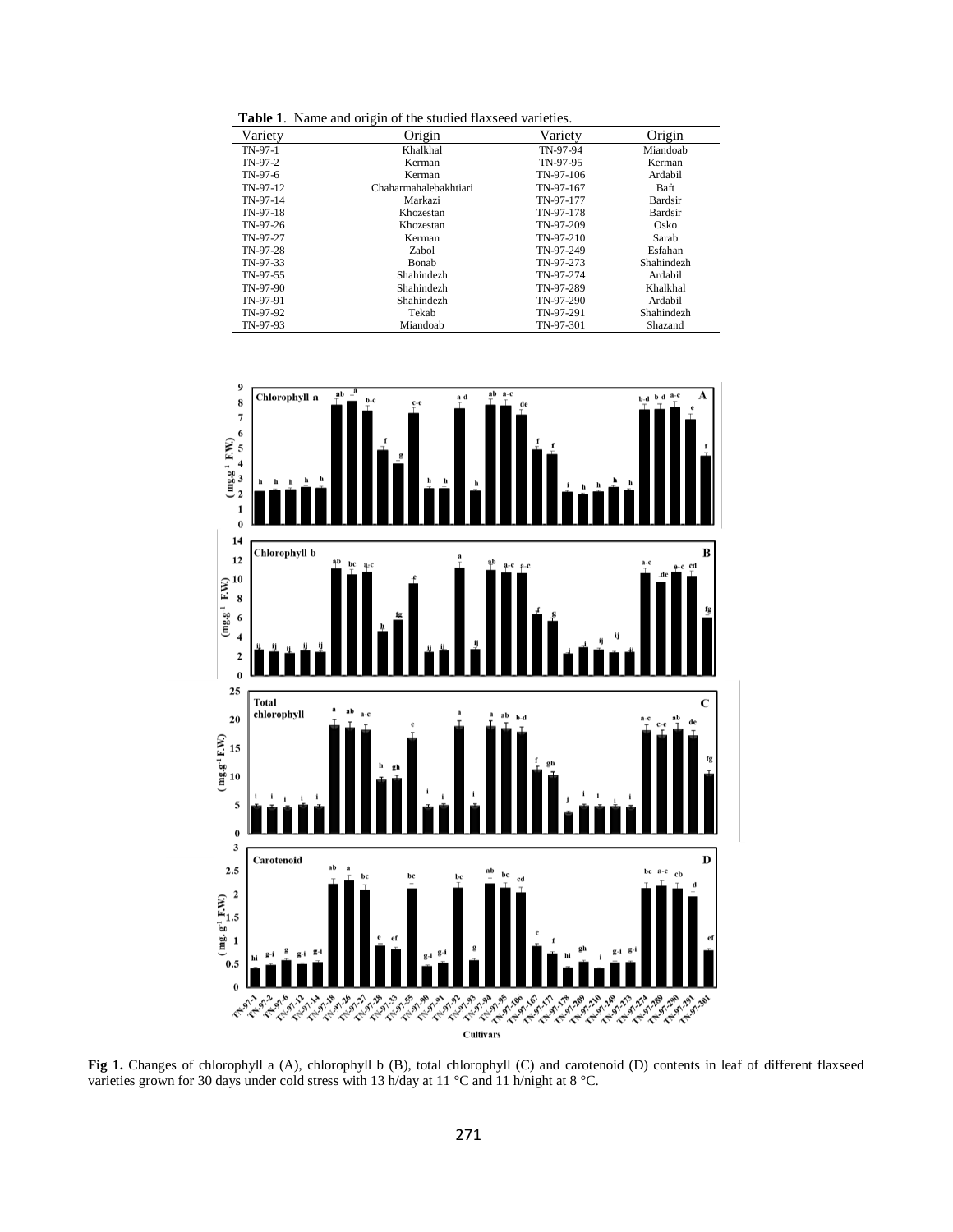**Table 2.** Correlation analyses among cold resistance indices in different flaxseed varieties.

|            | Chl a                | Chl b                | T chl                | Car        | MDA        | CAT        | POX        | Betaine    | Proline |
|------------|----------------------|----------------------|----------------------|------------|------------|------------|------------|------------|---------|
| Chl a      |                      |                      |                      |            |            |            |            |            |         |
| Chl b      | $0.984***$           |                      |                      |            |            |            |            |            |         |
| T chl      | $0.994***$           | $0.997**$            |                      |            |            |            |            |            |         |
| Car        | $0.971***$           | $0.975***$           | $0.977***$           |            |            |            |            |            |         |
| <b>MDA</b> | $0.337***$           | $0.319**$            | $0.327**$            | $0.358***$ |            |            |            |            |         |
| CAT        | $0.218$ <sup>*</sup> | 0.245                | 0.235                | 0.263      | $0.516***$ |            |            |            |         |
| <b>POX</b> | $0.561***$           | $0.550^{*}$          | $0.556**$            | $0.579**$  | $0.443***$ | $0.574$ ** |            |            |         |
| Betaine    | 0.211                | $0.217$ <sup>*</sup> | $0.215$ <sup>*</sup> | 0.257      | $0.482**$  | $0.477**$  | $0.655$ ** |            |         |
| Proline    | 0.246                | 0.245                | 0.247                | $0.276***$ | $0.530**$  | $0.498*$   | $0.611***$ | $0.658***$ |         |

\*\* . Correlation is significant at the 0.01 level (2-tailed). \* . Correlation is significant at the 0.05 level (2-tailed).



**Fig 2.** Changes of MDA content in leaf of different flaxseed varieties grown for 30 days under cold stress with 13 h/day at 11 °C and 11 h/night at 8 °C.

| Table 3. Mean squares (MS), percent coefficient of variation (CV) from analysis of variance for various traits of Linum varieties grown |
|-----------------------------------------------------------------------------------------------------------------------------------------|
| for 30 days under cold stress with 13 h/day at 11 °C and 11 h/night at 8 °C.                                                            |

| Source  | DF        | Chl a   | Ch1b      | T chl     | Car      | <b>MDA</b> | POX        | CAT       | Betaine  | Proline  |  |
|---------|-----------|---------|-----------|-----------|----------|------------|------------|-----------|----------|----------|--|
| Variety | 20<br>ر ت | 18.94** | $42.23**$ | $17.08**$ | $1.84**$ | $0.007**$  | $0.0008**$ | $0.102**$ | $0.43**$ | $0.29**$ |  |
| Error   | 60        | 0.071   | 0.118     | 0.265     | 0.005    | 0.00       | 0.00       | 0.004     | 0.008    | 0.031    |  |
| CV%     |           | 5.61    | 5.43      | 4.65      | 0.12     | 8.07       | 22.35      | 0.11      | 18.43    | 9.81     |  |



**Fig 3.** Changes of CAT (A) and POX (B) content in leaf of different flaxseed varieties grown for 30 days under cold stress with 13 h/day at 11 °C and 11 h/night at 8 °C.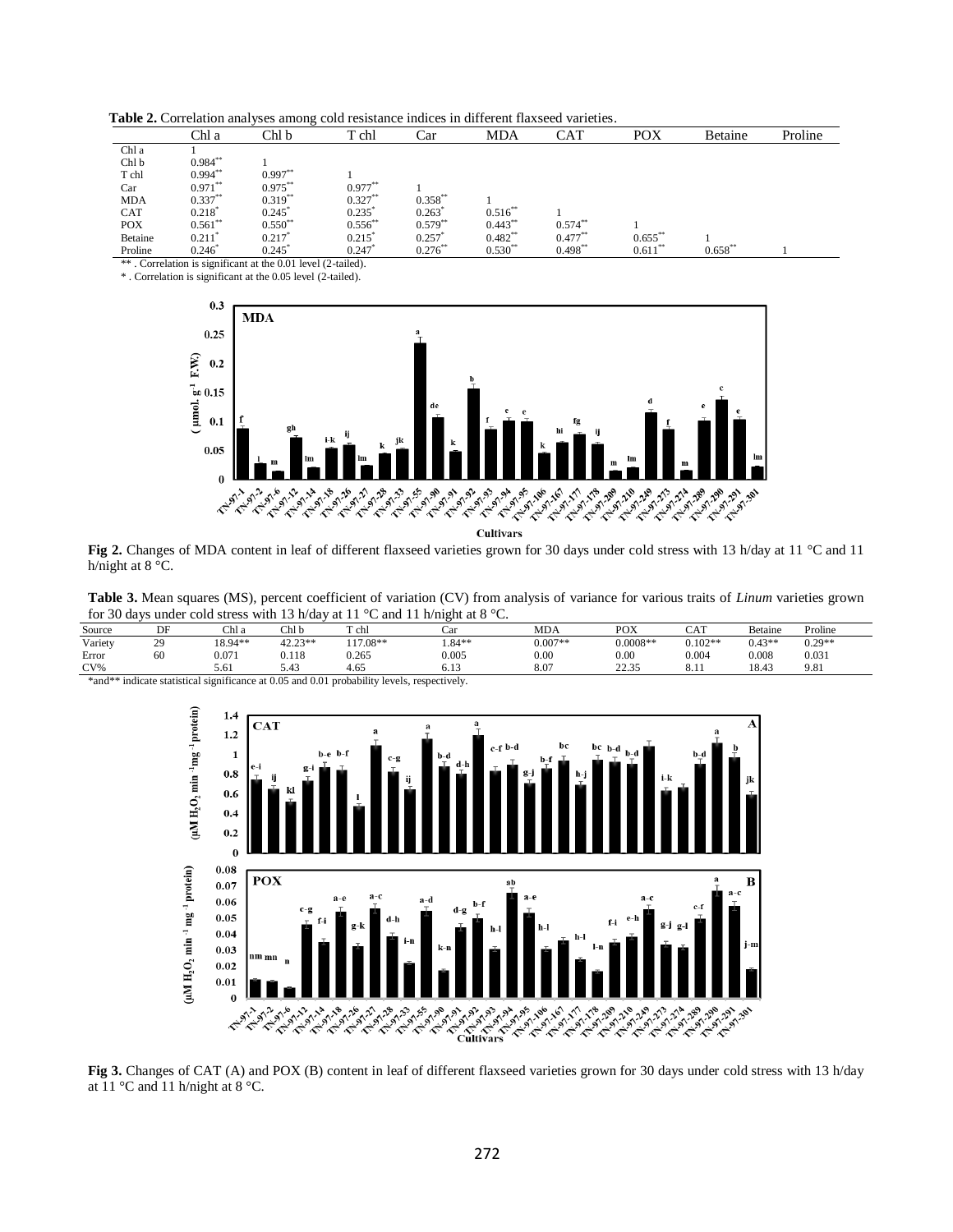**Table 4.** Eigen value, factor scores and contribution of the first nine principal component variations among *Linum usitatissimum* varieties.

| Variable          | PC1      | PC <sub>2</sub> | PC3      | PC <sub>4</sub> |  |
|-------------------|----------|-----------------|----------|-----------------|--|
| Chlorophyll a     | $-0.384$ | 0.304           | $-0.018$ | $-0.092$        |  |
| Chlorophyll b     | $-0.384$ | 0.304           | 0.019    | $-0.088$        |  |
| Total chlorophyll | $-0.384$ | 0.306           | 0.005    | $-0.086$        |  |
| Carotenoid        | $-0.390$ | 0.276           | 0.001    | $-0.088$        |  |
| MDA               | $-0.263$ | $-0.281$        | $-0.896$ | 0.068           |  |
| <b>CAT</b>        | $-0.266$ | $-0.432$        | 0.187    | 0.269           |  |
| <b>POX</b>        | $-0.357$ | $-0.130$        | 0.286    | 0.682           |  |
| Proline           | $-0.276$ | $-0.425$        | 0.038    | $-0.135$        |  |
| <b>Betaine</b>    | $-0.249$ | $-0.426$        | 0.280    | $-0.638$        |  |
| Eigen value       | 5.275    | 2.278           | 0.552    | 0.356           |  |
| Percentage        | 58.600   | 25.300          | 6.100    | 4.000           |  |
| Cumulative        | 58.600   | 83.900          | 90.000   | 94.000          |  |



 $11^{\circ}$ C and 11 h/night at  $8^{\circ}$ C.



**Fig 5.** Dendrogram depicting relationships among 30 *Linum usititassimum* varieties based on physiological data using UPGMA clustering.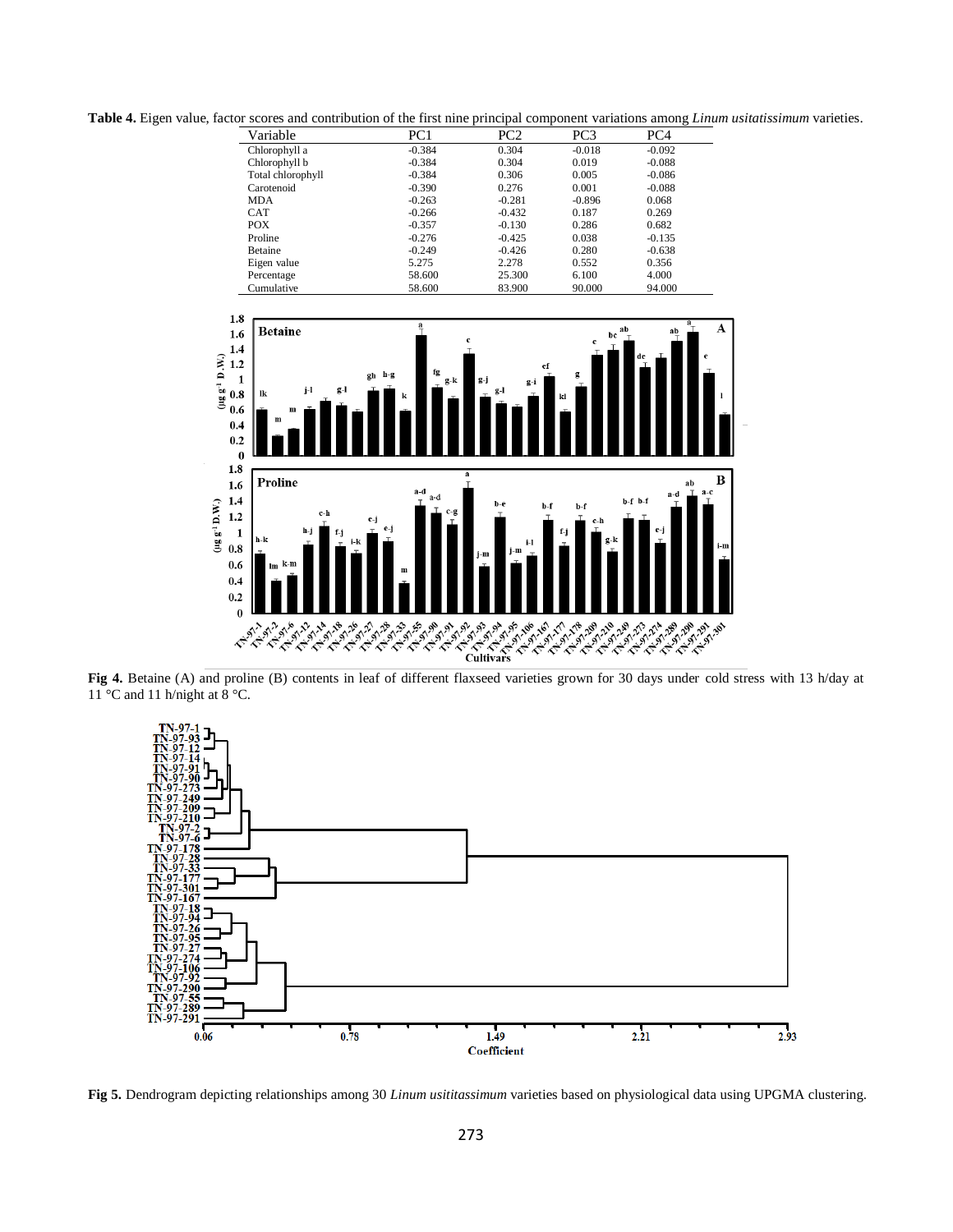

**Fig 6.** Loading plot of physiological traits.

Chlorophyll is an extremely important and critical biomolecule in photosynthesis with function of light absorbance and light energy transformation (Liu et al., 2013). MDA is one of the membrane fat peroxidation products when plant organs are undergoing adverse conditions or aging conditions (Tabassum et al., 2014). Increase in MDA level means the membranous peroxidation action is introduced and anti-reversion force will be strengthened. Increment in the lipid peroxidation was reported under cold stress. Lower MDA content means higher antioxidative ability, reflecting higher cold resistance (Fahimirad et al., 2013). In our experiment, flaxseed varieties responded differently to cold stress and TN-97-301 and TN-97- 6 showed the highest MDA content signifying sever membrane phospholipids peroxidation and low cold tolerance, while the minimum content was observed in TN-97-92 and TN-97-55 varieties, revealing their high cold resistance ability. Cold stress induces the accumulation of ROS such as superoxide, hydrogen peroxide, and hydroxyl radicals (Mittler et al., 2002 and Suzuki et al., 2006). The elevated concentration of ROS can damage cellular structures and macro molecules, leading to cell death (Krasensky et al., 2012). Plants under abiotic stress have evolved a defense system against oxidative stress by increasing the activity of ROS-scavenging enzymes. The CAT is an important protective enzyme in the plant tissue which plays an important role in the removal of  $H_2O_2$  level (Mittler et al., 2002). Under our chilling experiment, higher CAT activity was detected in TN-97-55, TN-97-92 and TN-97-290 varieties indicating their higher cold tolerance and TN-97-6, TN-97-7 and TN-97-301 varieties showing the lowest activity of CAT were classified as cold sensitive ones. ROS can also be scavenged by POX. POX is a member of oxidoreductases and catalyzes the oxidation of a wide variety of organic and inorganic substances such as nitrite in the presence of hydrogen peroxide (Goud and Kachole 2012). POX enzymatic activity was at highest in TN-97-94 and TN-97-varieties grouping these varieties as tolerant varieties while TN-97-2, TN-97-3 and TN-97-301 varieties, with the lowest activity, were identified as sensitive ones (Fig. 5). The exogenous application of betaine can protect higher plants against low temperature stress. Betaine is thought to play adaptive roles in inducing osmotic adjustment and protecting subcellular structures in stressed plants (Ashraf & Foolad 2007). Among 30 flaxseed varieties

studied, the TN-97-92, TN-97-290, TN-97-291 and TN-97-55 appeared with highest content revealing their higher tolerance capacity (Fig. 3). However, varieties including TN-97-12, TN-97-178, TN-97-301, TN-97-14, TN-97-1, TN-97-2, TN-97-6 were grouped as the lowest accumulators of betaine and nontolerant varieties. Many plants accumulate free proline in response to low temperature (Liu et al., 2003). Proline content is increased in potato hybrids when plants are subjected to cold treatment (Koç et al., 2010). The proline acts as osmolytes to facilitate osmoregulation, protecting plants from dehydration due to cold stress which reduces water potential of plant cells (Sz´ekely et al., 2008; Liu et al., 2009). Proline can balance the cellular metabolism, thus the anti-reversion force of plants will be enhanced (Ashraf et al., 2011; He et al., 2016). Based on our analysis TN-97-55, TN-97-92, TN-97-290 and TN-97-291 contained the highest proline level and classified as tolerant varieties while the lowest proline accumulators, including TN-97-301, TN-97-5, TN-97-2, and TN-97-6 were clustered as non-tolerant varieties. PCA is the most multivariate method used for classification of samples with diverse biological status, origin or quality ( Low et al., 2012; Kim et al., 2013). The combination of hierarchical clustering analysis and PCA could classify thirty flaxseed varieties into three major groups using various physiological parameters to discriminate their level of cold tolerance (Figs. 5 and 6). Clusters I and II demonstrated lower cold scores, including CAT, POX, betaine, proline than those placed in cluster III, indicating the cold sensitive groups. However, flaxseed plants placed in cluster III comprised of varieties that showed higher cold scores indicating their more tolerance to cold. Correlation coefficient of similarity matrix and dendrogram was calculated (0.94) which shows good relationship between the result of similarity matrix and cluster analysis. Of all thirty flaxseed varieties evaluated, TN-97-55, TN-97-92, TN-97-290 and TN-97-291 were considered the most tolerant varieties.

#### **Materials and Methods**

#### *Plant materials*

Seeds of thirty flax varieties were obtained from Agriculture Research Center of Urmia, West Azerbijan, Iran. All seeds were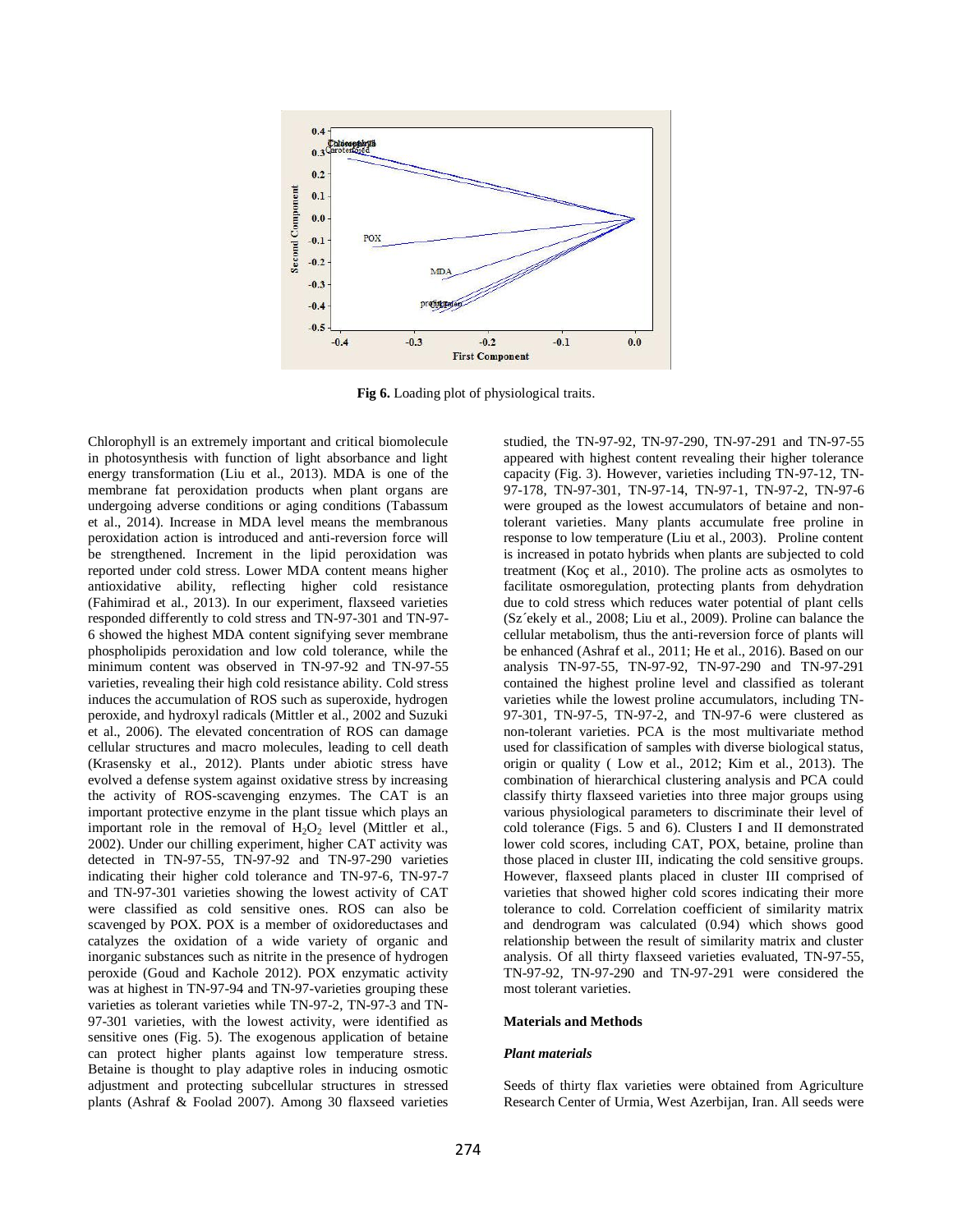sterilized in 75 % ethanol (v/v) and then germinated on filter paper moistened with distilled water at 8/11°C in the dark for 5 days. The uniformly germinated seeds were planted in pots filled with a transplanting medium containing peat moss, vermiculite and perlite (10:1:1, v: v: v). Each pot contained 4 plants and considered as one replicate and experiment was performed in three replicates. For the cold stress treatment, the plants were grown in growth chamber for 30 days with 13 h/day at 11 °C and 11 h/night at 8 °C. The leaf and root tissues were harvested after treatment and frozen in liquid nitrogen.

#### *Pigments, MDA, betaine and proline contents measurement*

Chlorophyll a, chlorophyll b and carotenoid contents were determined based on the method of Yaryura et al., (2009). MDA level was estimated according to the corrected TBA method (Hodges et al., 1999). For determination of betaine, procedure of Grieve and Grattan (1983) was followed. The proline was determined using method described by Bates et al., (1973).

# *Antioxidant enzymes activity measurement*

For antioxidant enzyme assays, frozen leaves were ground to a fine powder with liquid nitrogen and were extracted with icecold 0.1 M Tris-HCl buffer (pH 7.5) containing 5 %  $(w/v)$ sucrose and 0.1 % β-mercaptoethanol (3:1 buffer volume/FW). The homogenate was centrifuged at 10 000 g for 20 min, at 4 °C, and the supernatant was used for enzyme activity and protein determinations. Preparation of extract and enzymatic assays were carried out at 4°C. CAT activity was determined by monitoring the disappearance of H<sub>2</sub>O<sub>2</sub> at 240 nm ( $\varepsilon = 40$  mM<sup>-1</sup> cm−1 ) according to the method of Aebi (1984). Total POX activity was assayed as described by Malik and Singh (1980).

### *Data processing and analysis*

The experiment was conducted with three replications. Analysis of variance was performed by one-way ANOVA using SPSS software (version 23, SPSS, Chicago, IL). Similarity was estimated according to MANHAT dissimilarity index and dendrogram constructed based on UPGMA method using the numerical taxonomy multivariate analysis system software package (NTSYS-pc), version 2.02 (Rohlf, 2002). The representativeness of the dendrogram was evaluated by estimating cophenetic correlation coefficient for the dendrogram and comparing it with the dissimilarities matrix using Mantel matrix correspondence test. The PCA analysis was carried out using Minitab 17.0 software.

### **Conclusion**

Based on multiple physiological indexes, TN-97-55, TN-97-92, TN-97-290 and TN-97-291 are identified as tolerant varieties and recommended for cultivation in clod areas. This could provide a reference for further research and variety evaluation in breeding and commercial production of flaxseed.

### **Acknowledgments**

The authors give special thanks to authorities of Institute of Biotechnology of Urmia University for providing facilities.

#### **References**

- Aebi H (1984) Catalase in vitro. Methods Enzymol. 105:121- 126.
- Aghaee A, Moradi F, Zare-Maivan H, Zarinkamar F, Pour Irandoost H, Sharifi P (2011) Physiological responses of two rice (*Oryza sativa* L.) genotypes to chilling stress at seedling stage. Afr J Biotechnol. 10(39):7617-7621.
- Alexey AD, Anna VK, George SK, Nadezhda VK, Anna SS, Anastasia AK, Maxim SB, Anastasia VS, Asiya FS, Nataliya VK, Tatiana AR, Olga YY, Olg VM, Nadezhda LB, Nataliya VM (2016) Gene expression profiling of flax (*Linum usitatissimum* L.) under edaphic stress. BMC Plant Biol. 16(3):139-146.
- Ashraf M, Foolad MR (2007) Roles of glycinebetaine and proline in improving plant abiotic stress resistance. Environ Exp Bot. 59: 206-216.
- Ashraf MA, Maah, MJ, Yusoff I (2011) Study of tin accumulation strategy by Cyperus species in pot experiments. Res J Chem Environ. 15 (1): 88-98.
- Bates LS, Waldren RP, Teare ID (1973) Rapid determination of free proline for water-stress studies. Plant Soil. 39: 205.
- Braam J (2005) In touch: plant responses to mechanical stimuli. New Phytol. 165: 373-389.
- Fahimirad S, Karimzadeh G and Ghanati F (2013) Coldinduced changes of antioxidant enzymes activity and lipid peroxidation in two canola (*Brassica napus* L.) varieties. JPPB. 3(1): 1-11.
- Farooq M, Aziz T, Wahid A, Lee DJ (2009) Chilling tolerance in maize: agronomic and physiological approaches. Crop Pasture Sci. 60: 501-516.
- Goud PB, Kachole MS (2012) Antioxidant enzyme changes in neem, pigeonpe and mulberry leaves in two stages of maturity. Plant Signal Behav. 7: 1258-1262.
- Grieve CM, Grattan SR (1983) Rapid assay for determination of water soluble quaternary ammonium compounds. Plant Soil. 70: 303.
- Habibi G (2012) Exogenous salicylic acid alleviates oxidative damage of barley plants under drought stress. Acta Biol Szeged. 56(1): 57-63.
- He SH, Zhao K, Lingfa M, Jingjun Y, Yuwei CH, Ashraf MA (2016) Comparison of cold resistance physiological and biochemical features of four *Herba Rhodiola* seedlings under low temperature. Saudi J Biol Sci. 23(2): 198-204.
- Hodges D, DeLong J, Forney C, Prange R (1999) Improving the thiobarbituric acid-reactive-substances assay for estimating lipid peroxidation in plant tissues containing anthocyanin and other interfering compounds. Planta. 207: 604.
- Kim JK, Park SY, Lim SH, Yeo Y, Cho HS, Ha SH (2013) Comparative metabolic profiling of pigmented rice (*Oryza sativa* L.) cultivars reveals primary metabolites are correlated with secondary metabolites. J Cereal Sci. 57 :14-20.
- Koç E, İşlek C and Ustün AS (2010) Effect of cold on protein, proline, phenolic compounds and chlorophyll content of two pepper (*Capsicum annuum* L.) varieties. G U J Sci. 23(1): 1-6.
- Krasensky J, Jonak C (2012) Drought, salt, and temperature stress-induced metabolic rearrangements and regulatory networks. J Exp Bot. 63(4):1593-1608.
- Liu H, Zhu ZJ, Lu GH, Qian QQ (2003) Study on relationship between physiological changes and chilling tolerance in grafted watermelon seedlings under low temperature stress.